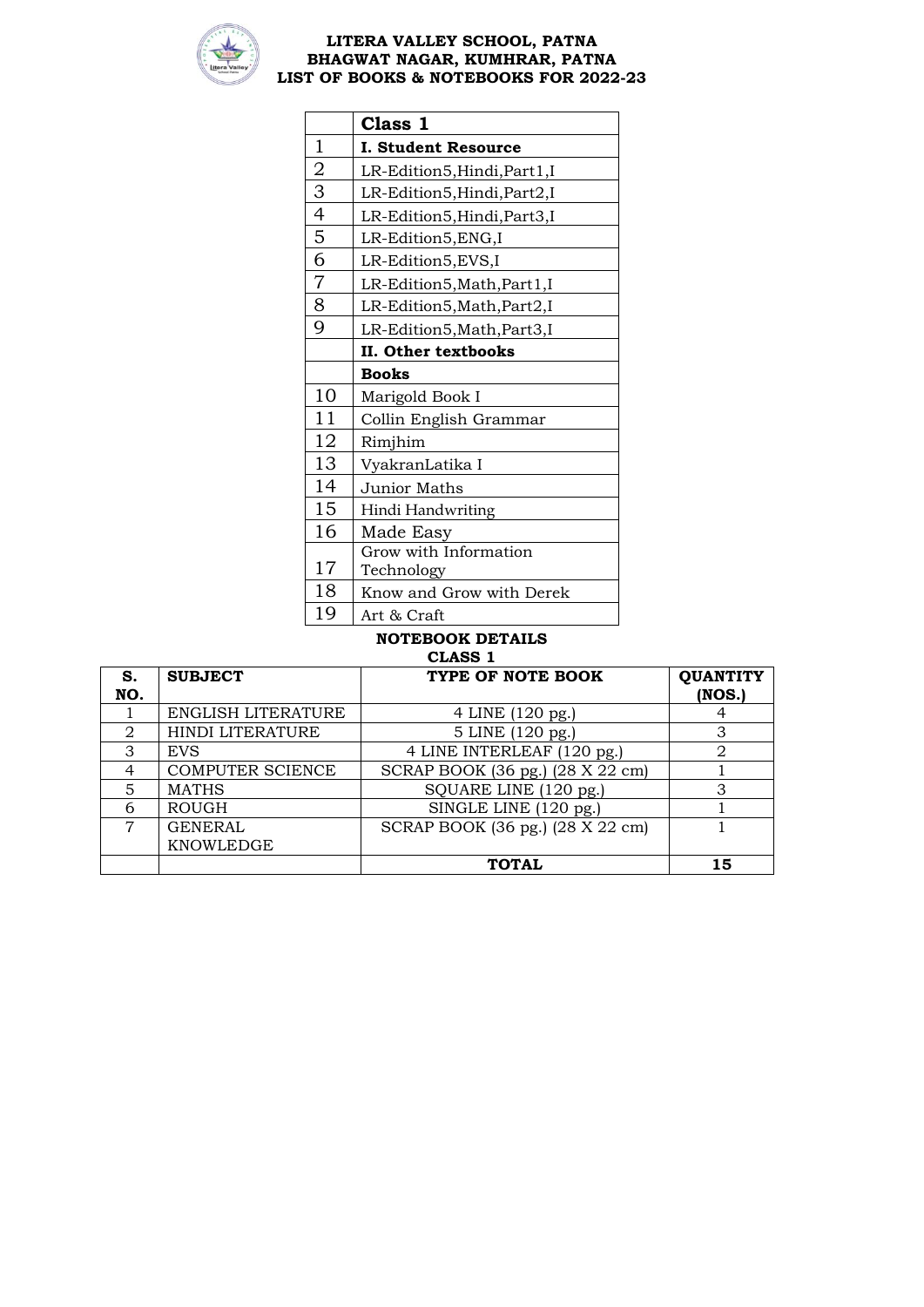

|                | Class <sub>2</sub>            |
|----------------|-------------------------------|
| $\mathbf 1$    | LR-Edition5, Hindi, Part1, II |
| $\overline{2}$ | LR-Edition5, Hindi, Part2, II |
| $\overline{3}$ | LR-Edition5, Hindi, Part3, II |
| $\overline{4}$ | LR-Edition5, ENG, II          |
| 5              | LR-Edition5, EVS, II          |
| 6              | LR-Edition5, Math, Part1, II  |
| $\overline{7}$ | LR-Edition5, Math, Part2, II  |
| 8              | LR-Edition5, Math, Part3, II  |
|                | II. Other textbooks           |
| 9              | Marigold-II                   |
| 10             | Collin English Grammar II     |
| 11             | Rimjhim                       |
| 12             | VyakranLatika II              |
| 13             | <b>Junior Maths</b>           |
| 14             | Hindi Handwriting             |
| 15             | Made Easy                     |
| 16             | Grow with Information         |
|                | Technology                    |
| 17             | Know and Grow with Derek      |
| 18             | Art & Craft                   |

| S.<br>NO.     | <b>SUBJECT</b>   | TYPE OF NOTE BOOK                | <b>QUANTITY</b><br>(NOS.) |
|---------------|------------------|----------------------------------|---------------------------|
|               | <b>ENGLISH</b>   | 4 LINE (120 pg.)                 | 4                         |
| $\mathcal{D}$ | <b>HINDI</b>     | FIVE LINE (120 pg.)              | 4                         |
| 3             | <b>EVS</b>       | 4 LINE INTERLEAF (120 pg.)       | 2                         |
| 4             | COMPUTER SCIENCE | SCRAP BOOK (36 pg.) (28 X 22 cm) |                           |
| 5             | <b>MATHS</b>     | SQUARE LINE (120 pg.)            | З                         |
| 6             | <b>ROUGH</b>     | SINGLE LINE (120 pg.)            |                           |
| 7             | <b>GENERAL</b>   | SCRAP BOOK (36 pg.) (28 X 22 cm) |                           |
|               | KNOWLEDGE        |                                  |                           |
|               |                  | <b>TOTAL</b>                     | 16                        |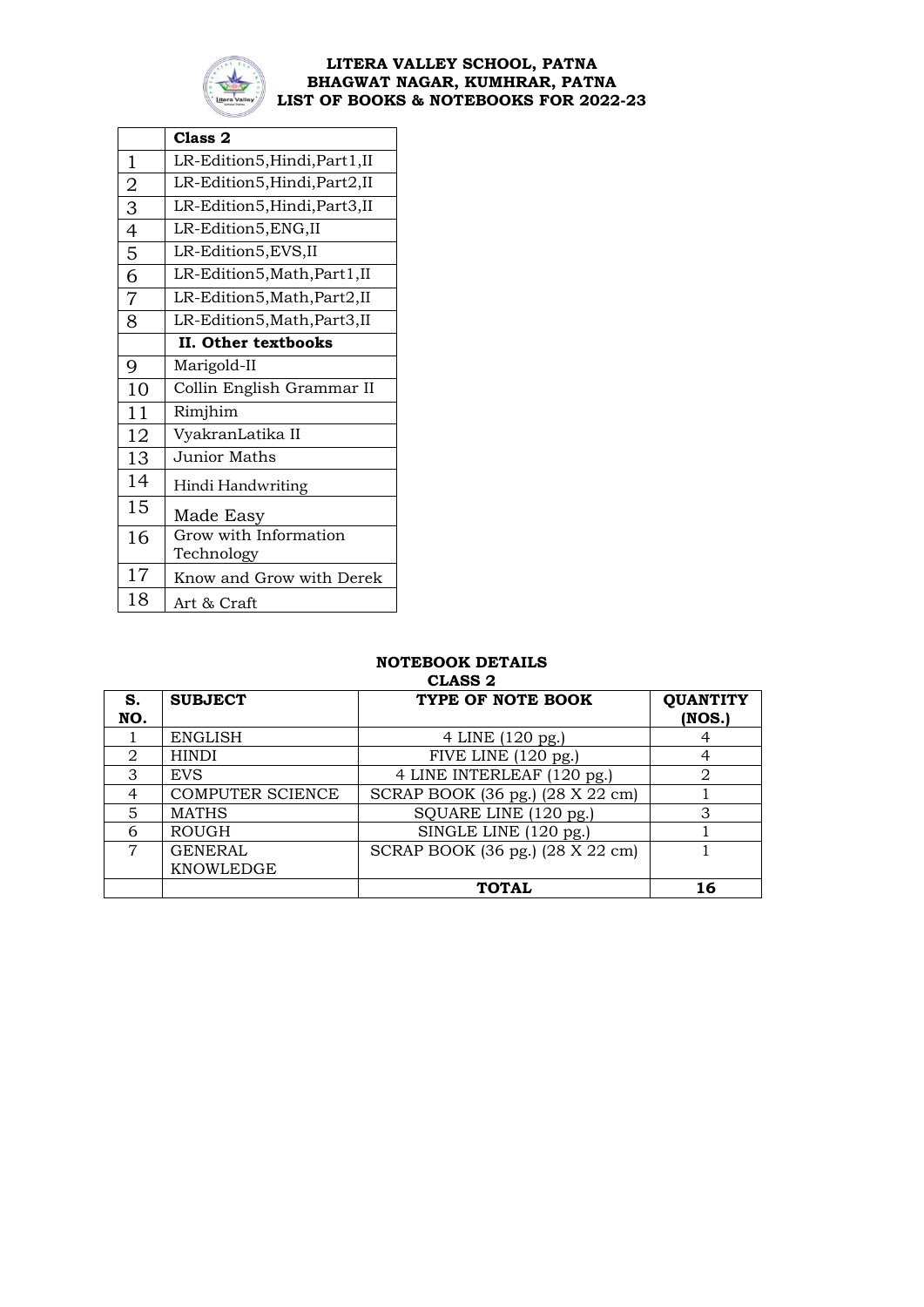

|                | Class 3                        |  |
|----------------|--------------------------------|--|
|                | <b>I. Student Resource</b>     |  |
| 1              | LR-Edition5, Hindi, Part1, III |  |
| $\overline{2}$ | LR-Edition5, Hindi, Part2, III |  |
| $\overline{3}$ | LR-Edition5, ENG, III          |  |
| $\overline{4}$ | LR-Edition5, EVS, Part1, III   |  |
| 5              | LR-Edition5, EVS, Part2, III   |  |
| $\overline{6}$ | LR-Edition5, Math, Part1, III  |  |
| $\overline{7}$ | LR-Edition5, Math, Part2, III  |  |
|                | II. Other textbooks            |  |
| 8              | Marigold-III                   |  |
| 9              | Grow with Information          |  |
|                | Technology                     |  |
| 10             | Collin English Grammar III     |  |
| 11             | Rimjhim                        |  |
| 12             | Vyakran Latika III             |  |
| 13             | <b>Junior Maths</b>            |  |
| 14             | Hindi Handwriting              |  |
| 15             | Made Easy                      |  |
| 16             | Know and Grow with Derek       |  |
| 17             | Art & Craft                    |  |

# **NOTEBOOK DETAILS**

|     |                         | <b>CLASS 3</b>                   |                 |
|-----|-------------------------|----------------------------------|-----------------|
| S.  | <b>SUBJECT</b>          | TYPE OF NOTE BOOK                | <b>QUANTITY</b> |
| NO. |                         |                                  | (NOS.)          |
|     | <b>ENGLISH</b>          | SINGLE LINE (120 pg.)            |                 |
| 2   | <b>HINDI</b>            | SINGLE LINE (120 pg.)            | 4               |
| 3   | <b>MATHS</b>            | SINGLE LINE (120 pg.)            | 4               |
| 4   | <b>EVS</b>              | SINGLE LINE INTERLEAF (120 pg.)  | 4               |
| 5   | <b>COMPUTER SCIENCE</b> | SINGLE LINE INTERLEAF (120 pg.)  |                 |
| 6   | <b>ROUGH</b>            | SINGLE LINE (120 pg.)            |                 |
| 7   | <b>GENERAL</b>          | SCRAP BOOK (36 pg.) (28 X 22 cm) |                 |
|     | KNOWLEDGE               |                                  |                 |
|     |                         | <b>TOTAL</b>                     | 19              |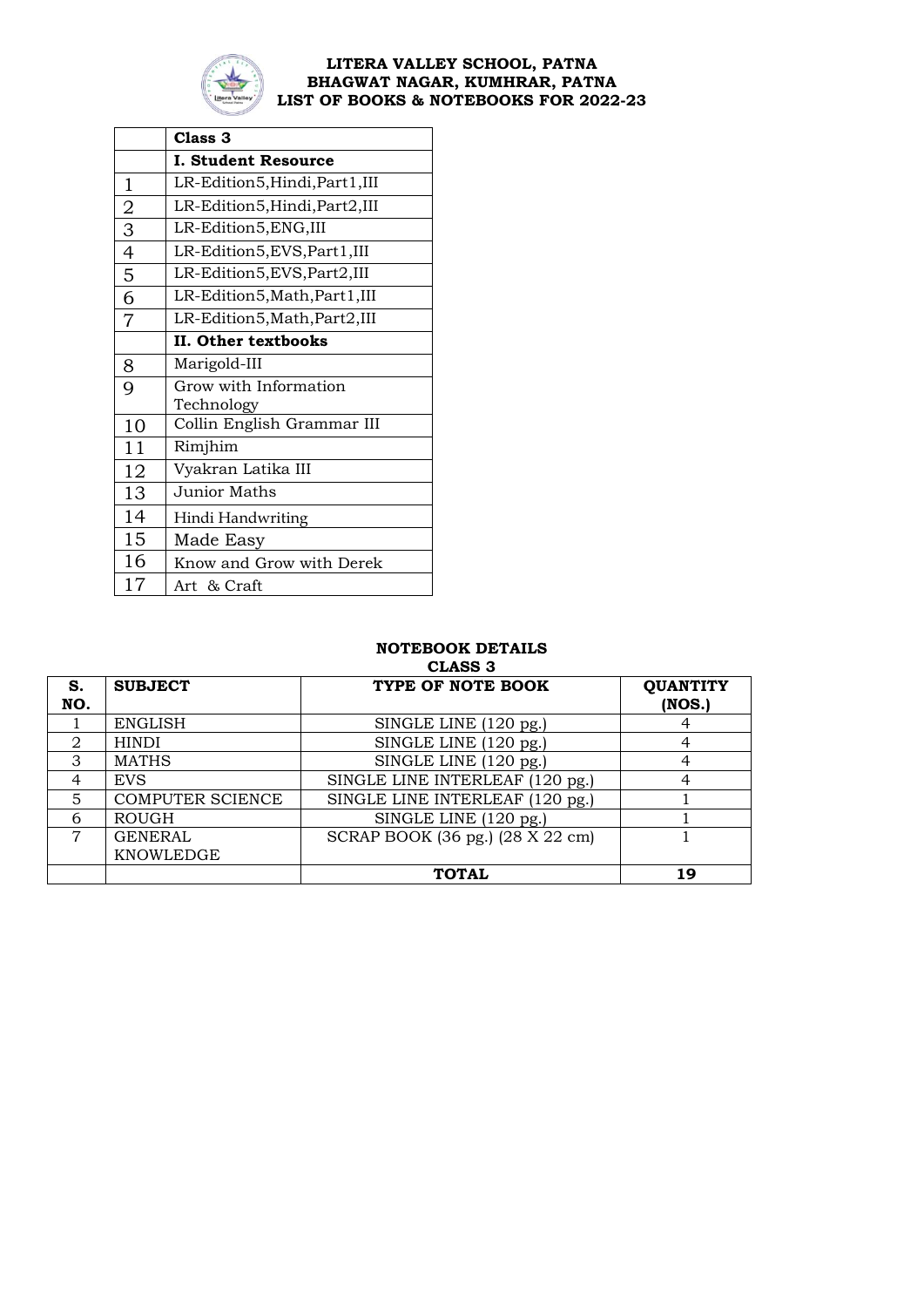

|                | Class 4                          |
|----------------|----------------------------------|
|                | <b>I. Student Resource</b>       |
| 1              | LR-Edition5, Hindi, Part1, IV    |
| $\overline{2}$ | LR-Edition5, Hindi, Part2, IV    |
| 3              | LR-Edition5, ENG, IV             |
| $\overline{4}$ | LR-Edition5, EVS, Part1, IV      |
| $\overline{5}$ | LR-Edition5, EVS, Part2, IV      |
| $\overline{6}$ | LR-Edition5, Math, Part1, IV     |
| $\overline{7}$ | LR-Edition5, Math, Part2, IV     |
|                | II. Other textbooks              |
| 8              | Marigold-IV                      |
| 9              | Collin English Grammar IV        |
| 10             | Rimjhim                          |
| 11             | Vyakran Latika IV                |
| 12             | <b>Junior Maths</b>              |
| 13             | Grow with Information Technology |
| 14             | Know and Grow with Derek         |
| 15             | Hindi Handwriting                |
| 16             | Made Easy                        |
| 17             | Art & Craft                      |

# **NOTEBOOK DETAILS**

 **CLASS 4**

| S.             | <b>SUBJECT</b>          | TYPE OF NOTE BOOK                | <b>QUANTITY</b> |
|----------------|-------------------------|----------------------------------|-----------------|
| NO.            |                         |                                  | (NOS.)          |
|                | <b>ENGLISH</b>          | SINGLE LINE (120 pg.)            |                 |
| 2              | <b>HINDI</b>            | SINGLE LINE (120 pg.)            |                 |
| 3              | <b>MATHS</b>            | SINGLE LINE (120 pg.)            |                 |
| $\overline{4}$ | <b>EVS</b>              | SINGLE LINE INTERLEAF (120 pg.)  |                 |
| 5              | <b>COMPUTER SCIENCE</b> | SINGLE LINE INTERLEAF (120 pg.)  |                 |
| 6              | <b>ROUGH</b>            | SINGLE LINE (120 pg.)            |                 |
| 7              | GENERAL KNOWLEDGE       | SCRAP BOOK (36 pg.) (28 X 22 cm) |                 |
| 8              | REVISION NOTEBOOK       | THIN SINGLE LINE (48 pg.)        |                 |
|                |                         | <b>TOTAL</b>                     | 20              |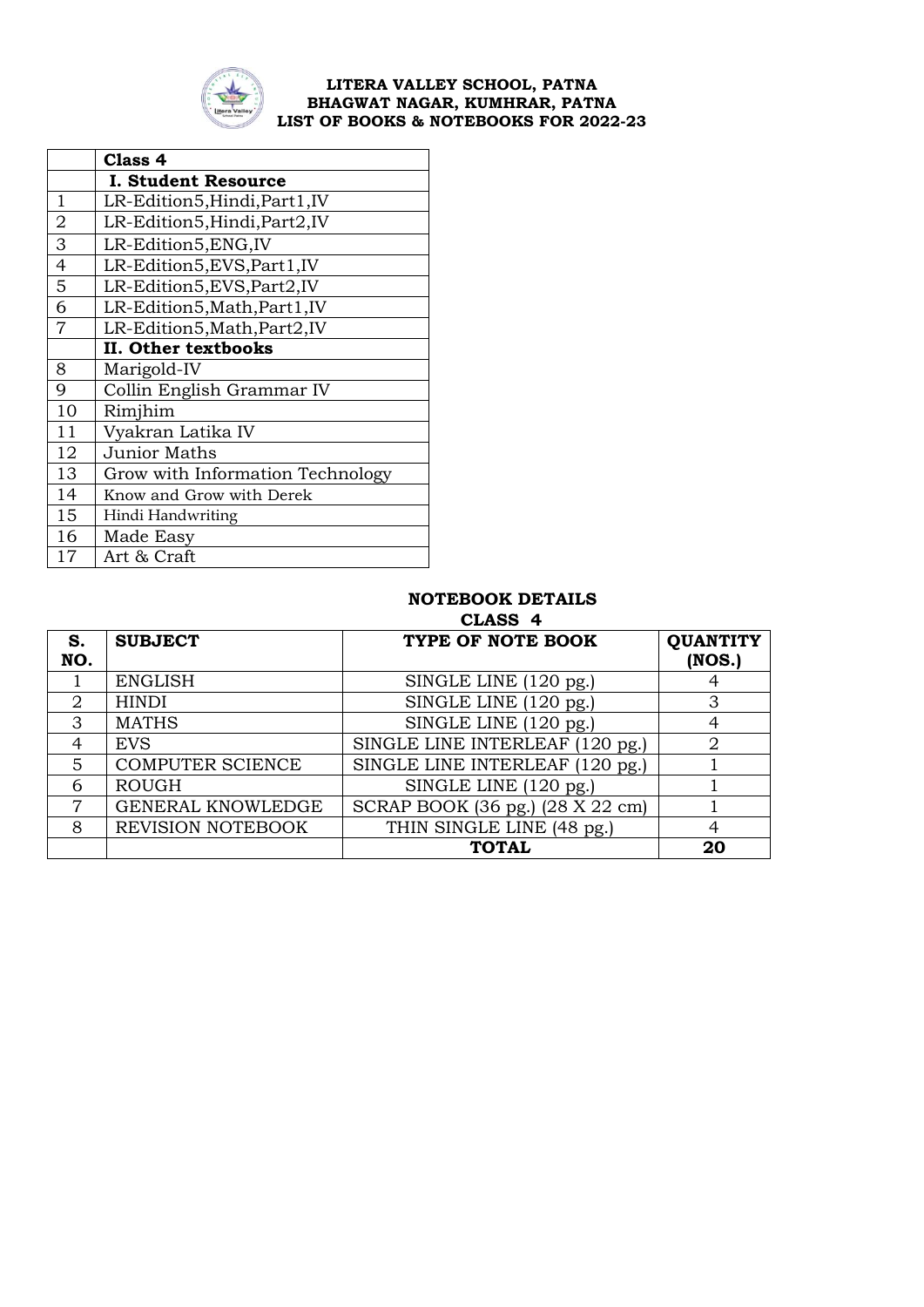

|                | Class 5                          |  |
|----------------|----------------------------------|--|
|                | <b>I. Student Resource</b>       |  |
| $\mathbf{1}$   | LR-Edition5, Hindi, Part1, V     |  |
|                | LR-Edition5,Hindi,Part2,V        |  |
| $\frac{2}{3}$  | LR-Edition5,ENG,V                |  |
|                | LR-Edition5, EVS, Part1, V       |  |
| $\overline{5}$ | LR-Edition5, EVS, Part2, V       |  |
| $\overline{6}$ | LR-Edition5, Math, Part1, V      |  |
| $\overline{7}$ | LR-Edition5, Math, Part2, V      |  |
|                | II. Other textbooks              |  |
| 8              | Marigold-V                       |  |
| 9              | Collin English Grammar V         |  |
| 10             | Rimjhim                          |  |
| 11             | Vyakran Latika V                 |  |
| 12             | Sanskriti Bharti 1 (Sanskrit) OR |  |
|                | Deutsch und ich (German)         |  |
| 13             | <b>Junior Maths</b>              |  |
| 14             | Grow with Information Technology |  |
| 15             | Know and Grow with Derek         |  |
| 16             | Art & Craft                      |  |

|                   | -------                  |                                  |                             |  |
|-------------------|--------------------------|----------------------------------|-----------------------------|--|
| S.                | <b>SUBJECT</b>           | TYPE OF NOTE BOOK                | <b>QUANTITY</b>             |  |
| NO.               |                          |                                  | (NOS.)                      |  |
|                   | <b>ENGLISH</b>           | SINGLE LINE (120 pg.)            | З                           |  |
| $\mathcal{D}_{1}$ | <b>HINDI</b>             | SINGLE LINE (120 pg.)            | 3                           |  |
| 3                 | <b>MATHS</b>             | SINGLE LINE (120 pg.)            | 4                           |  |
| 4                 | <b>EVS</b>               | SINGLE LINE INTERLEAF (120 pg.)  | $\mathcal{D}_{\mathcal{L}}$ |  |
| 5                 | <b>COMPUTER SCIENCE</b>  | SINGLE LINE INTERLEAF (120 pg.)  |                             |  |
| 6                 | THIRD LANGUAGE           | SINGLE LINE (120 pg.)            |                             |  |
| 7                 | <b>ROUGH</b>             | SINGLE LINE (120 pg.)            |                             |  |
| 8                 | <b>GENERAL</b>           | SCRAP BOOK (36 pg.) (28 X 22 cm) |                             |  |
|                   | KNOWLEDGE                |                                  |                             |  |
| 9                 | <b>REVISION NOTEBOOK</b> | THIN SINGLE LINE (48 pg.)        | 4                           |  |
|                   |                          | <b>TOTAL</b>                     | 21                          |  |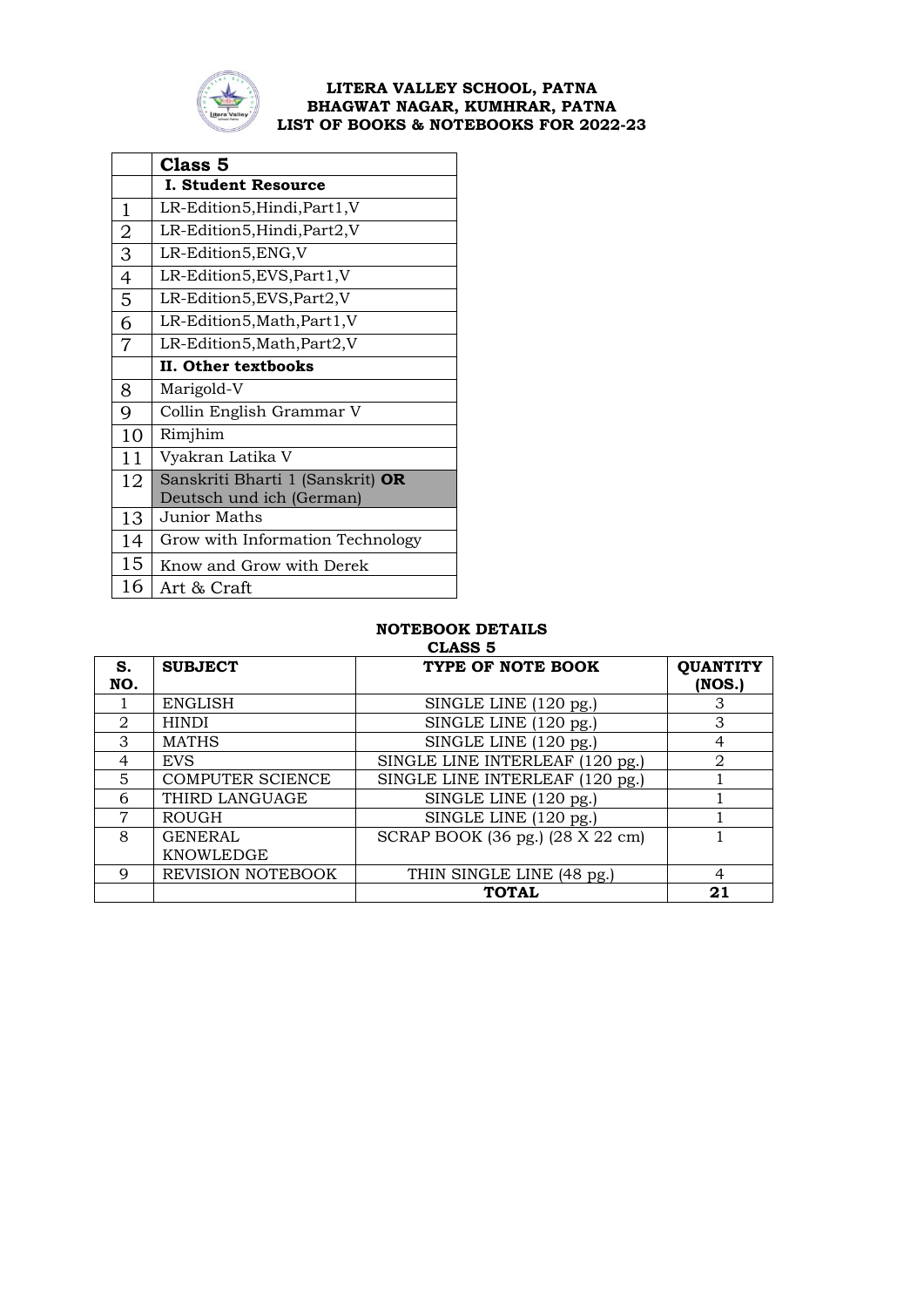

|                 | Class <sub>6</sub>                       |  |
|-----------------|------------------------------------------|--|
|                 | I. Student Resource                      |  |
| $\mathbf{1}$    | LR-Edition5, SocialSC, Part1, VI         |  |
| $\overline{2}$  | LR-Edition5, SocialSC, Part2, VI         |  |
| 3               | LR-Edition5, Math, Part1, VI             |  |
| $\overline{4}$  | LR-Edition5, Math, Part2, VI             |  |
| $\overline{5}$  | LR-Edition5, Science, Part1, VI          |  |
| $\overline{6}$  | LR-Edition5, Science, Part2, VI          |  |
| 7               | LR-Edition5, ENG, VI                     |  |
| 8               | LR-Edition5, Hindi, Part1, VI            |  |
| 9               | LR-Edition5,Hindi,Part2,VI               |  |
|                 | II. Other textbooks                      |  |
| 10              | Honey Suckle _G_6                        |  |
| 11              | A pact with Sun- Supplementary Reader    |  |
| 12              | Collin English Grammar VI                |  |
| 13              | Hindi Vasant Bhag VI                     |  |
| 14              | Ruchira Bhag 1 (Text Book)               |  |
|                 | <b>OR</b>                                |  |
|                 | Hallo Deutsch 1                          |  |
| 15              | <u>Saraswati Manika Bhag 1 (Vyakran)</u> |  |
| 16              | Vyakran Latika VI                        |  |
| 17              | Mathematics (R.S.Agarwal)                |  |
| 18              | Enhanced Science Now class 6             |  |
| 19              | Know and Grow with Derek                 |  |
| 20              | The Earth Our Habitat - Geography_G_6    |  |
| 21              | Social and Political Life G 6            |  |
| $\overline{22}$ | Our past - History _G_6                  |  |
| 23              | Grow with Information Technology         |  |
| 24              | Map Practice                             |  |

| S. NO. | <b>SUBJECT</b>          | TYPE OF NOTE BOOK     | <b>QUANTITY (NOS.)</b> |
|--------|-------------------------|-----------------------|------------------------|
|        | <b>ENGLISH</b>          | SINGLE LINE           |                        |
| 2      | <b>HINDI</b>            | SINGLE LINE           | 3                      |
| 3      | THIRD LANGUAGE          | <b>SINGLE LINE</b>    | 2                      |
| 4      | <b>MATHEMATICS</b>      | <b>SINGLE LINE</b>    | 6                      |
| 5      | <b>SCIENCE</b>          | SINGLE LINE INTERLEAF | 4                      |
| 6      | <b>ROUGH</b>            | <b>SINGLE LINE</b>    |                        |
| 7      | <b>SOCIAL SCIENCE</b>   | SINGLE LINE           | 5                      |
| 8      | <b>COMPUTER SCIENCE</b> | SINGLE LINE INTERLEAF |                        |
|        |                         | <b>TOTAL</b>          | 25                     |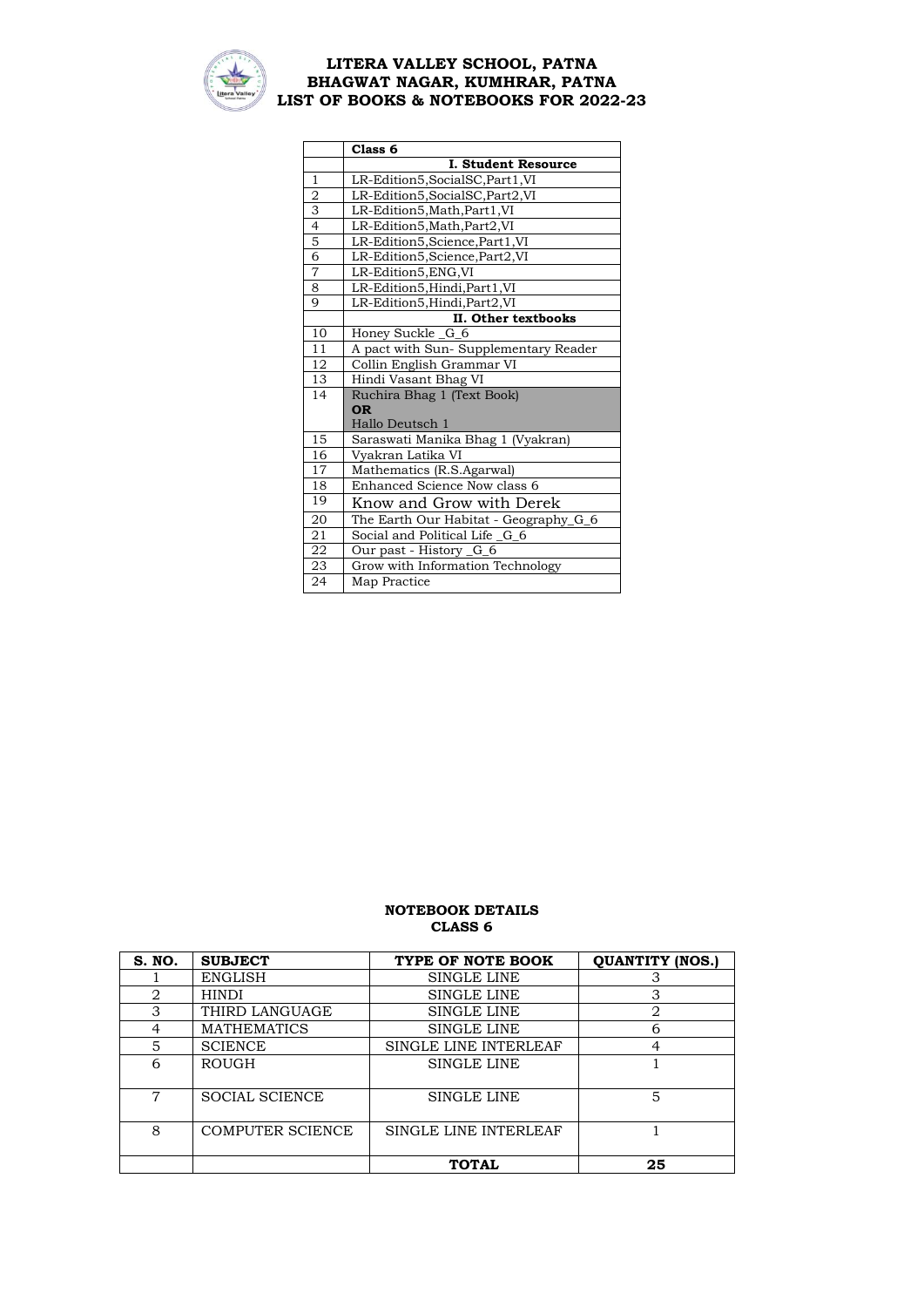

|                | Class 7                             |  |  |
|----------------|-------------------------------------|--|--|
|                | <b>I. Student Resource</b>          |  |  |
| $\mathbf{1}$   | LR-Edition5, SocialSC, Part1, VII   |  |  |
| $\overline{2}$ | LR-Edition5, SocialSC, Part2, VII   |  |  |
| $\overline{3}$ | LR-Edition5, Math, Part1, VII       |  |  |
| $\overline{4}$ | LR-Edition5, Math, Part2, VII       |  |  |
| $\overline{5}$ | LR-Edition5, Science, Part1, VII    |  |  |
| $\overline{6}$ | LR-Edition5, Science, Part2, VII    |  |  |
| 7              | LR-Edition5, ENG, VII               |  |  |
| 8              | LR-Edition5, Hindi, Part1, VII      |  |  |
| 9              | LR-Edition5, Hindi, Part2, VII      |  |  |
|                | II. Other textbooks                 |  |  |
| 10             | Honey Comb - English G_7            |  |  |
| 11             | An Alien Hand- Supplementary Reader |  |  |
| 12             | Collin English Grammar VII          |  |  |
| 13             | Hindi Vasant Bhag VII               |  |  |
| 14             | Vyakran Latika VII                  |  |  |
| 15             | Ruchira Bhag 2 (Text Book)          |  |  |
|                | <b>OR</b>                           |  |  |
|                | Hallo Deutsch 2                     |  |  |
| 16             | Saraswati Manika Bhag 2 (Vyakran)   |  |  |
| 17             | Mathematics (R.S.Agarwal)           |  |  |
| 18             | Enhanced Science Now class 7        |  |  |
| 19             | Our Environment - Geography_G_7     |  |  |
| 20             | Social and Political Life_G_7       |  |  |
| 21             | Our past - History _G_7             |  |  |
| 22             | Grow with Information Technology    |  |  |
| 23             | Know and grow with derk             |  |  |
| 24             | Map Practice                        |  |  |

#### **NOTEBOOK DETAILS**

| <b>CLASS 7</b> |                         |                       |                        |
|----------------|-------------------------|-----------------------|------------------------|
| <b>S. NO.</b>  | <b>SUBJECT</b>          | TYPE OF NOTE BOOK     | <b>QUANTITY (NOS.)</b> |
|                |                         |                       |                        |
|                | <b>ENGLISH</b>          | SINGLE LINE           | 3                      |
| 2              | <b>HINDI</b>            | SINGLE LINE           | 3                      |
| 3              | THIRD LANGUAGE          | <b>SINGLE LINE</b>    | 2                      |
| $\overline{4}$ | <b>MATHEMATICS</b>      | SINGLE LINE           | 6                      |
| 5              | <b>SCIENCE</b>          | SINGLE LINE INTERLEAF | $\overline{4}$         |
|                |                         |                       |                        |
| 6              | <b>ROUGH</b>            | SINGLE LINE           |                        |
|                |                         |                       |                        |
| 7              | <b>SOCIAL SCIENCE</b>   | SINGLE LINE           | 5                      |
|                |                         |                       |                        |
| 8              | <b>COMPUTER SCIENCE</b> | SINGLE LINE INTERLEAF | 1                      |
|                |                         |                       |                        |
|                |                         | <b>TOTAL</b>          | 25                     |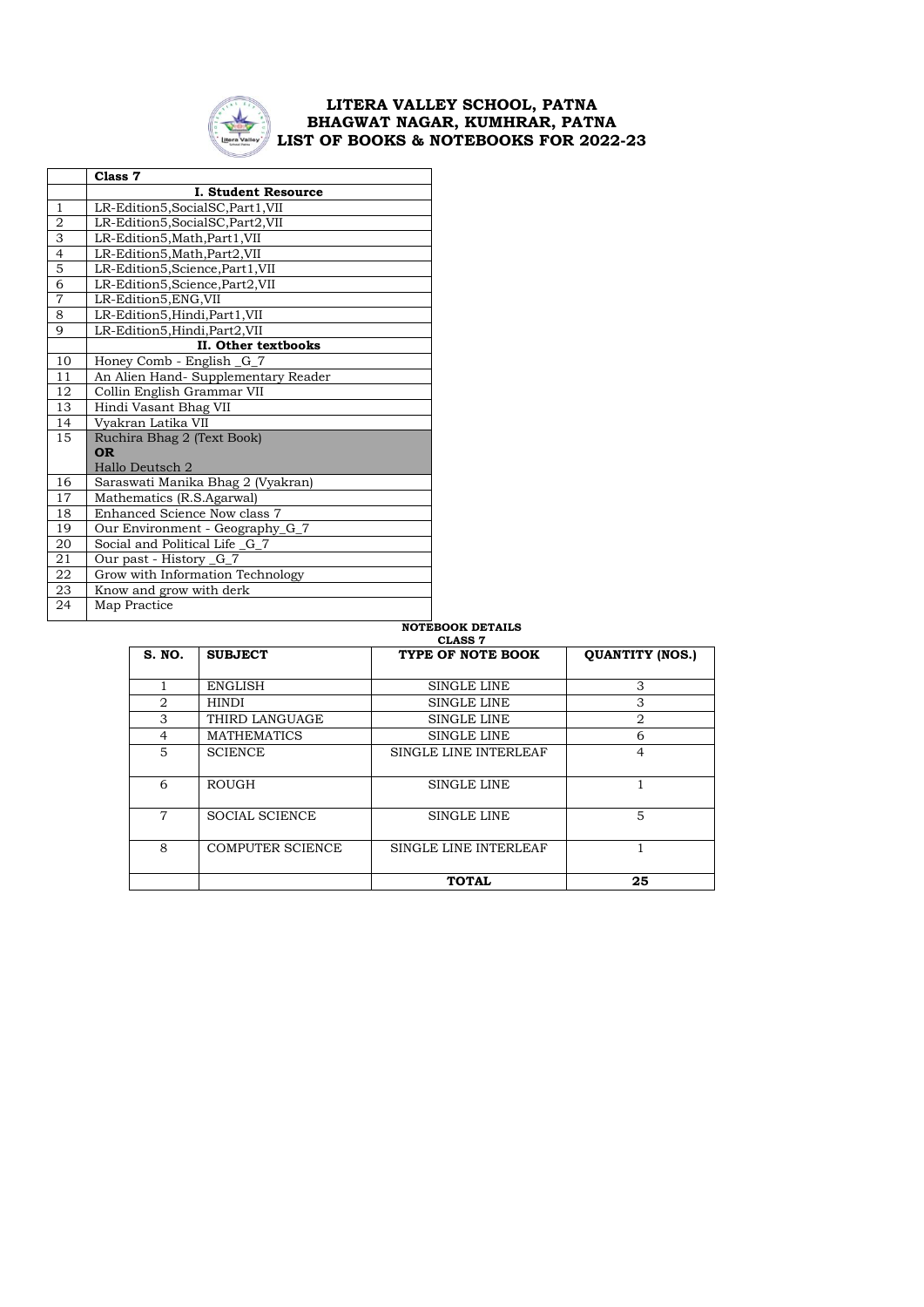

|                             | Class 8                              |  |  |
|-----------------------------|--------------------------------------|--|--|
|                             | <b>I. Student Resource</b>           |  |  |
| $\mathbf{1}$                | LR-Edition5, SocialSC, Part1, VIII   |  |  |
| $\overline{2}$              | LR-Edition5, SocialSC, Part2, VIII   |  |  |
| $\frac{3}{4}$ $\frac{4}{5}$ | LR-Edition5, Math, Part1, VIII       |  |  |
|                             | LR-Edition5, Math, Part2, VIII       |  |  |
|                             | LR-Edition5, Science, Part1, VIII    |  |  |
| $\overline{6}$              | LR-Edition5, Science, Part2, VIII    |  |  |
| $\overline{7}$              | LR-Edition5,ENG,VIII                 |  |  |
| 8                           | LR-Edition5, Hindi, Part1, VIII      |  |  |
| $\overline{9}$              | LR-Edition5, Hindi, Part2, VIII      |  |  |
|                             | II. Other textbooks                  |  |  |
| 10                          | Honey Dew - English _G_8             |  |  |
| 11                          | It so Happened- Supplementary Reader |  |  |
| 12                          | Collin English Grammar VIII          |  |  |
| 13                          | Hindi Vasant Bhag VIII               |  |  |
| 14                          | Vyakran Latika VIII                  |  |  |
| 15                          | Ruchira Bhag 3 (Text Book)           |  |  |
|                             | <b>OR</b>                            |  |  |
|                             | Hallo Deutsch 3                      |  |  |
| 16                          | Saraswati Manika Bhag 3 (Vyakran)    |  |  |
| 17                          | Mathematics (R.S.Agarwal)            |  |  |
| 18                          | Enhanced Science Now class 8         |  |  |
| 19                          | Our Past III part I - History _G_8   |  |  |
|                             | Our Past III part II - History _G_8  |  |  |
| 20                          | Resource & Development - Geography   |  |  |
|                             | G_8                                  |  |  |
| 21                          | Social & Political Life G 8          |  |  |
| 22                          | Grow with Information Technology     |  |  |
| 23                          | Map Practice                         |  |  |
| 24                          | Know and grow with derek             |  |  |

## **NOTEBOOK DETAILS**

| CLASS 8        |                                   |                                        |                           |
|----------------|-----------------------------------|----------------------------------------|---------------------------|
| <b>S. NO.</b>  | <b>SUBJECT</b>                    | TYPE OF NOTE BOOK                      | <b>QUANTITY</b><br>(NOS.) |
|                | ENGLISH                           | SINGLE LINE                            | 3                         |
| $\overline{2}$ | HINDI                             | SINGLE LINE                            | 3                         |
| 3              | THIRD LANGUAGE                    | SINGLE LINE                            | 2                         |
| 4              | <b>MATHEMATICS</b>                | <b>SINGLE LINE</b>                     | 6                         |
| 5              | <b>SCIENCE</b>                    | SINGLE LINE<br><b>INTERLEAF</b>        | $\overline{4}$            |
| 6              | <b>ROUGH</b>                      | <b>SINGLE LINE</b>                     |                           |
| 7              | <b>SOCIAL SCIENCE</b>             | SINGLE LINE                            | 5                         |
| 8              | <b>COMPUTER</b><br><b>SCIENCE</b> | <b>SINGLE LINE</b><br><b>INTERLEAF</b> |                           |
|                |                                   | <b>TOTAL</b>                           | 25                        |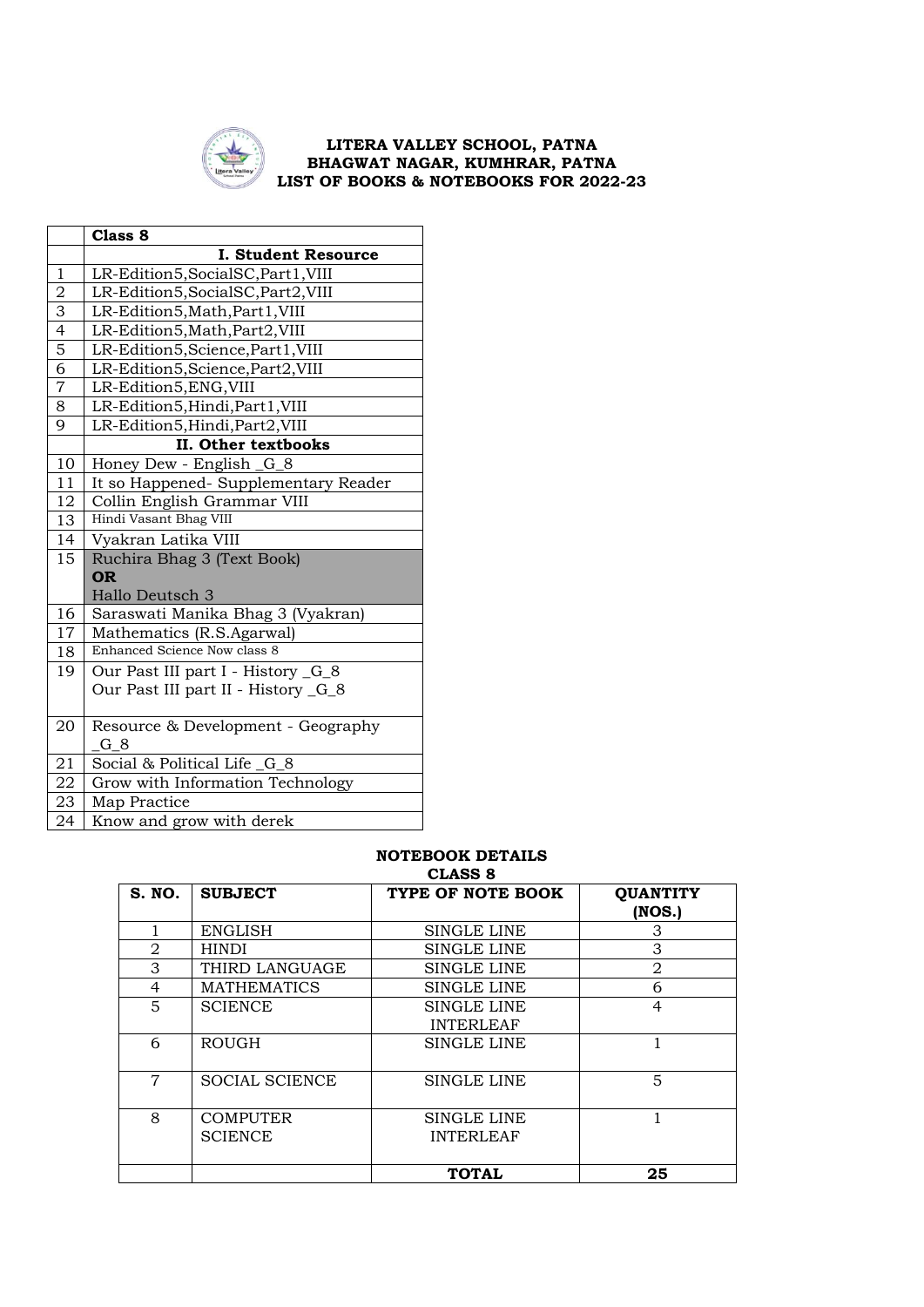

|                  | Class 9                             |  |
|------------------|-------------------------------------|--|
| $\mathbf{1}$     | Beehive - English Text_G_9          |  |
| $\overline{2}$   | Moments                             |  |
| $\overline{3}$   | Sparsh Bhag $-1_G9$                 |  |
| $\overline{4}$   | Sanchayan Bhag - 1 <sub>G</sub> 9   |  |
| $\overline{5}$   | Mathematics G 9                     |  |
| $\boldsymbol{6}$ | Science G_9                         |  |
| $\overline{7}$   | India & Cotemporary World - History |  |
|                  | G 9                                 |  |
| 8                | Contemporary India - Geography G_9  |  |
| 9                | Economics G_9                       |  |
| 10               | Democratic Politics _G_9            |  |
| 11               | Together Towards Safer IndPtII G 9  |  |
| 12               | <b>Computer Application</b>         |  |
| 13               | Map Practice/History                |  |
| 14               | Map Practice/Geography              |  |

|                | ULINU 141               |              |                 |
|----------------|-------------------------|--------------|-----------------|
| <b>S. NO.</b>  | <b>SUBJECT</b>          | TYPE OF NOTE | <b>QUANTITY</b> |
|                |                         | <b>BOOK</b>  | (NOS.)          |
| $\mathbf{1}$   | <b>SOCIAL STUDY</b>     |              |                 |
|                | a. History              | 120 Pages    | 2               |
|                | b. Pol. Science         | 120 Pages    | $\overline{2}$  |
|                | c. Geography (one side  | 120 Pages    | $\overline{2}$  |
|                | plane and one side      |              |                 |
|                | printed)                |              |                 |
|                | d. Economics            | 120 Pages    | 2               |
| 2              | <b>ENGLISH</b>          | 120 Pages    | $\overline{2}$  |
| 3              | <b>MATHEMATICS</b>      | 120 Pages    | $\overline{2}$  |
| $\overline{4}$ | <b>SCIENCE</b>          |              |                 |
|                | a. Physics(Inter Leaf   | 120 Pages    | 2               |
|                | Register)               | 120 Pages    | $\overline{2}$  |
|                | b. Chemistry(Inter Leaf |              |                 |
|                | Register one side       | 120 Pages    | $\overline{2}$  |
|                | blank)                  |              |                 |
|                | c. Biology(Inter Leaf   |              |                 |
|                | Register one side       |              |                 |
|                | blank)                  |              |                 |
| 5              | <b>HINDI</b>            | 120 Pages    | $\overline{2}$  |
|                |                         |              |                 |
|                |                         | <b>TOTAL</b> | 20              |